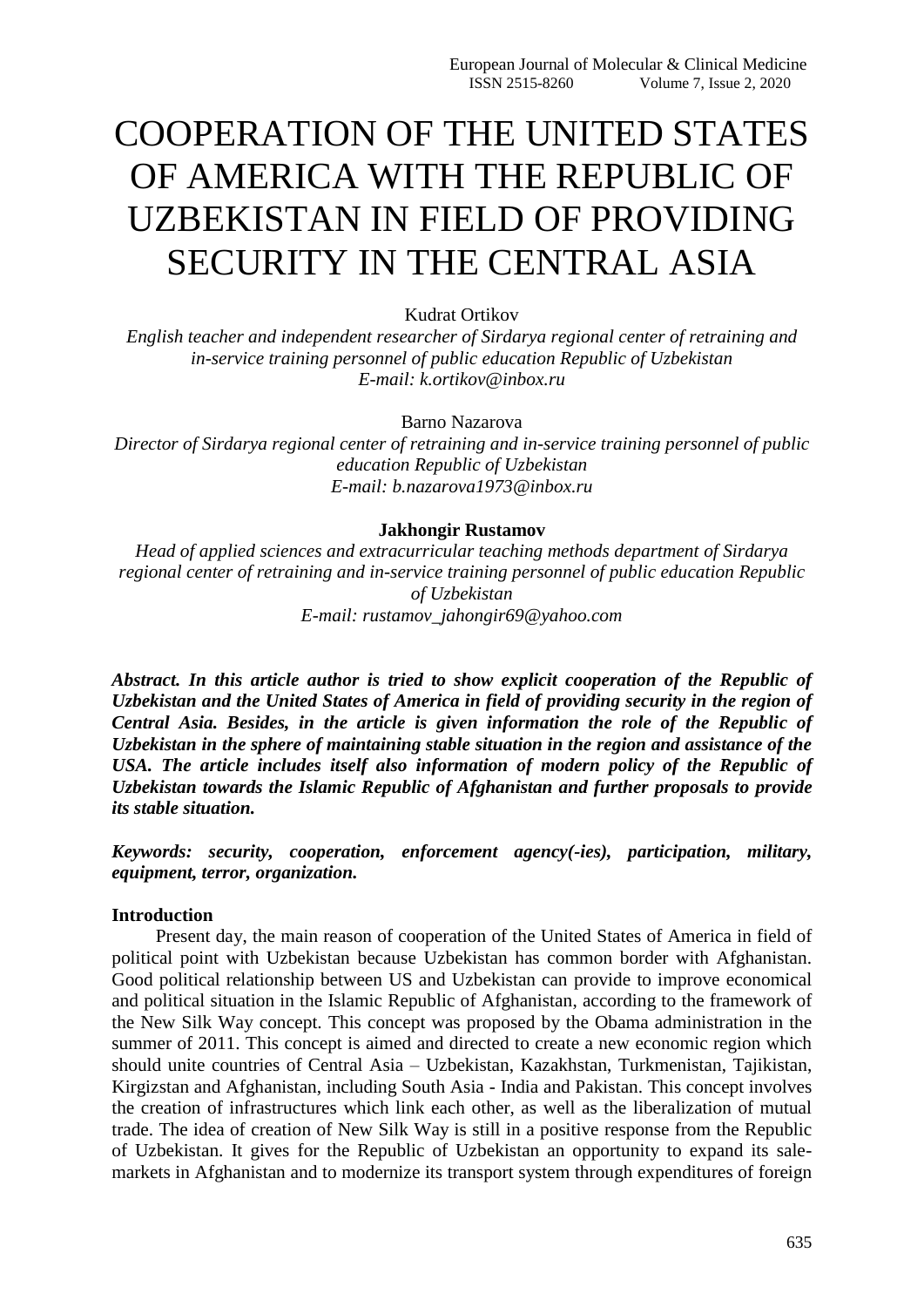donors. At present moment the United States of America is not ready to contribute and realize the concept of New Milky Way concept alone, but US actively involves to realize it allied states as Japan and Germany and other International Finance Institutions. So, in 2011, the Asian Development Bank, where the largest investment quotas belong to the United States and Japan which invested \$ 165 million, and additional invested the Afghan government \$ 5 million to build and lay the Hairaton-Mazar-e-Sharif railway, which connected with Uzbekistan and the largest cities of northern Afghanistan. For Americans this branch of rail way has economically as well as military advantages, because present day this branch of rail way is used primarily for supplying military forces, vehicle transportation and providing military equipment for US armed forces in Afghanistan. Same way in 2012 American diplomacy was able to attract for the modernization the railway of Uzbekistan – Karshi-Termez through assurance of Asian Development Bank and Japanese Agency of International Cooperation where invested to this project \$ 330 mln. This high railway was known as the first step to realization of large scale project of Asian Development bank. This railway was created to unite northern, eastern and western parts of Afghanistan. Today, it's known that this railway system is spliced with the railways of Central Asia (in Kunduz region with Tajikistan, in Mazari-Sharif region with Uzbekistan, in Heart region with Turkmenistan)<sup>1</sup>.

Besides, present day Uzbekistan is still holding tight military and political contacts with USA. Because Uzbekistan is interested in cooperation with USA in field of rearmament of its army, military-technical and liquidation of terroristic armed forces (groups) which located in Afghanistan and Pakistan. These terroristic groups are still endanger secular regime of Tashkent. It's known US considers Uzbekistan as convenient outpost for deploying its military facilities and infrastructures in the region of Central Asia, providing and successful organizing its military operations in the Republic of Afghanistan and carrying out its transit cargoes. For US the Republic of Uzbekistan is also potentially promising military-political ally with the largest armed forces in the region.

According to the agreement, which was concluded in October 2001, Uzbekistan provided the Khanabad air base in Kashkadarya region for use by the American armed forces, and this agreement was known as K-2 index. Khanabad air base was provided by Uzbekistan for keep military actions in Afghanistan. That year in base were That year in Khanabad air base stationed about 1,500 US military personnel, including the Green Berets of the Fifth Special Forces Group, the light infantry of the 10th Mountain Division from Fort Drum (st. New York), and heavily armed aircraft AC-130, transportation aircraft S-130N and S-17 fighters and combatant helicopters<sup>2</sup>. Later in 2005, due to the Andijan events, cooperation between Uzbekistan and the United States deteriorated.

## **Further political development of the USA and the Republic of Uzbekistan**

In the American political establishment, the prospects for further rapprochement with Tashkent were assessed differently, which was expressed in the struggle between two mutually exclusive trends in US foreign policy towards the Uzbek direction. Thus, in 2003, the US Congress imposed restrictions in field of assistance and aid to Uzbekistan, linking it to progress in reforming the state regime of Uzbekistan. However that period the Pentagon insisted on continuing and deepening cooperation with the Republic of Uzbekistan, regardless of its democratic transformations and taking into account the situation in Afghanistan<sup>3</sup>.

So, in 2008, after the election of the United States President B. Obama, a new stage of cooperation began between the Republic of Uzbekistan and the USA. Through active consultation works between the USA and Uzbekistan in 2008, they made for themselves two main points in field of cooperation: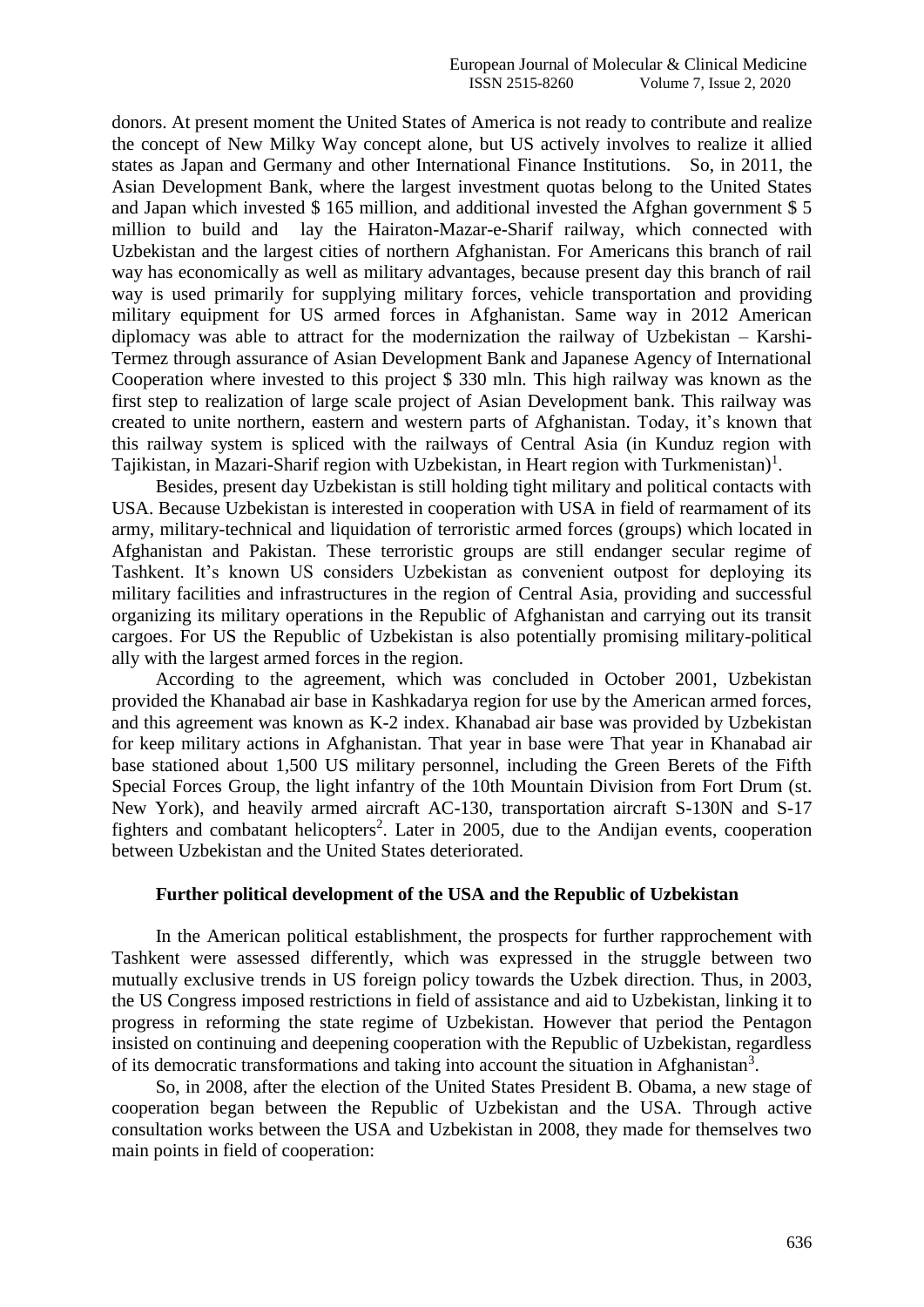- $-1<sup>st</sup>$  Uzbekistan opened northern net corridor for the USA to supply US military forces which based in Afghanistan;
- $-2<sup>nd</sup>$  participation of the USA in field of rearmament of Uzbek military forces and enforcement agencies.

So, beginning of April, 2009, Uzbekistan allowed the transit for NATO non-lethal cargo to Afghanistan through its territory. With the most convenient infrastructure adjacent to the northern part of Afghanistan, the Republic of Uzbekistan became an important link of Northern Supply Corridor for the USA. Through air space of the Republic of Uzbekistan was delivered approximately 90% of cargo to Afghanistan. Uzbek transit corridor reached its peak in 2011 when Pakistan temporarily closed its transit corridor for Pentagon. As result, in 2013 approximately 70% of cargo for military forces of the USA was transported through Northern Supply Corridor<sup>4</sup>. Furthermore, the role of the Republic of Uzbekistan was increased in 2013 in field of resolving afghan solution in the strategy of White House. Only in 2012, Pentagon did purchase Uzbek consumer goods for American military forces and afghan army in the amount of  $$105,9$  mln<sup>5</sup>.

Another area of cooperation in field of security between the USA and the Republic of Uzbekistan is preparation and equipping enforcement and security agencies of the Republic of Uzbekistan. It is known The Republic of Uzbekistan has the largest paramilitary forces in the region: the personnel of its armed forces are estimated about 67 thousand people; additional the internal troops and the National Guard are 20 thousand<sup>6</sup>. Besides, till the mid of 2000's the armament of the Republic of Uzbekistan equipped predominantly with Soviet units, which inherited after the collapse of the USSR from the Turkestan military district.

According to some open sources, the Republic of Uzbekistan continues to have great interest in a wide range of modern and technically modernized weapons and ammunition, including mine detectors, body armor, satellite navigation equipment, night vision devices, small arms, and wheeled armored vehicles that have proven in Afghanistan with enhanced mine protection (MRAP- mine resistant ambush), attack helicopters and "drones"<sup>7</sup>.

Another priority for the Republic of Uzbekistan is to use potential of the USA against terrorist groups which pursue to overtake and depose secular authority of the Republic. Necessary to underline Pentagon military campaign in Afghanistan has reduced the risk of new attacks by organizations such as the Islamic Movement of Uzbekistan (IMU) and the Islamic Jihad Union (IJU) which was responsible for major terroristic attacks in cities of the Republic of Uzbekistan in 1999, 2004 and 2009. The value of the Republic of Uzbekistan for the foreign policy of the United States of America is supporting of anti-terrorism initiatives, in particular the USA is included IMU (Islamic movement of Uzbekistan) in 2000 and IJU (Islamic Jihad Union) in 2005 in the list of foreign terrorist organizations and extension sanctions to them in UN level.

Besides, during the speech of head of the Central Command J.Mattis in the spring of 2013, announced his intention was to begin a broader intelligence exchange with "trusted partners" in Central Asia, especially with the Republic of Uzbekistan on a systematic basis<sup>8</sup>.

Moreover, the USA is going on to implement training programs in field of personnel training for enforcement agencies of the Republic of Uzbekistan. It includes itself bilateral agreements on the expansion of military educational exchanges and trainings that were signed in August 2009.

It also carries out projects on technical equipping of the borders of the republic and enforcement agencies. For instance: in 2012, it was established an automated fingerprint information system; in 2013, it was funded for the purchase of equipment for border and custom agencies; in 2014, it was finished border complex "Lyabob"<sup>9</sup> .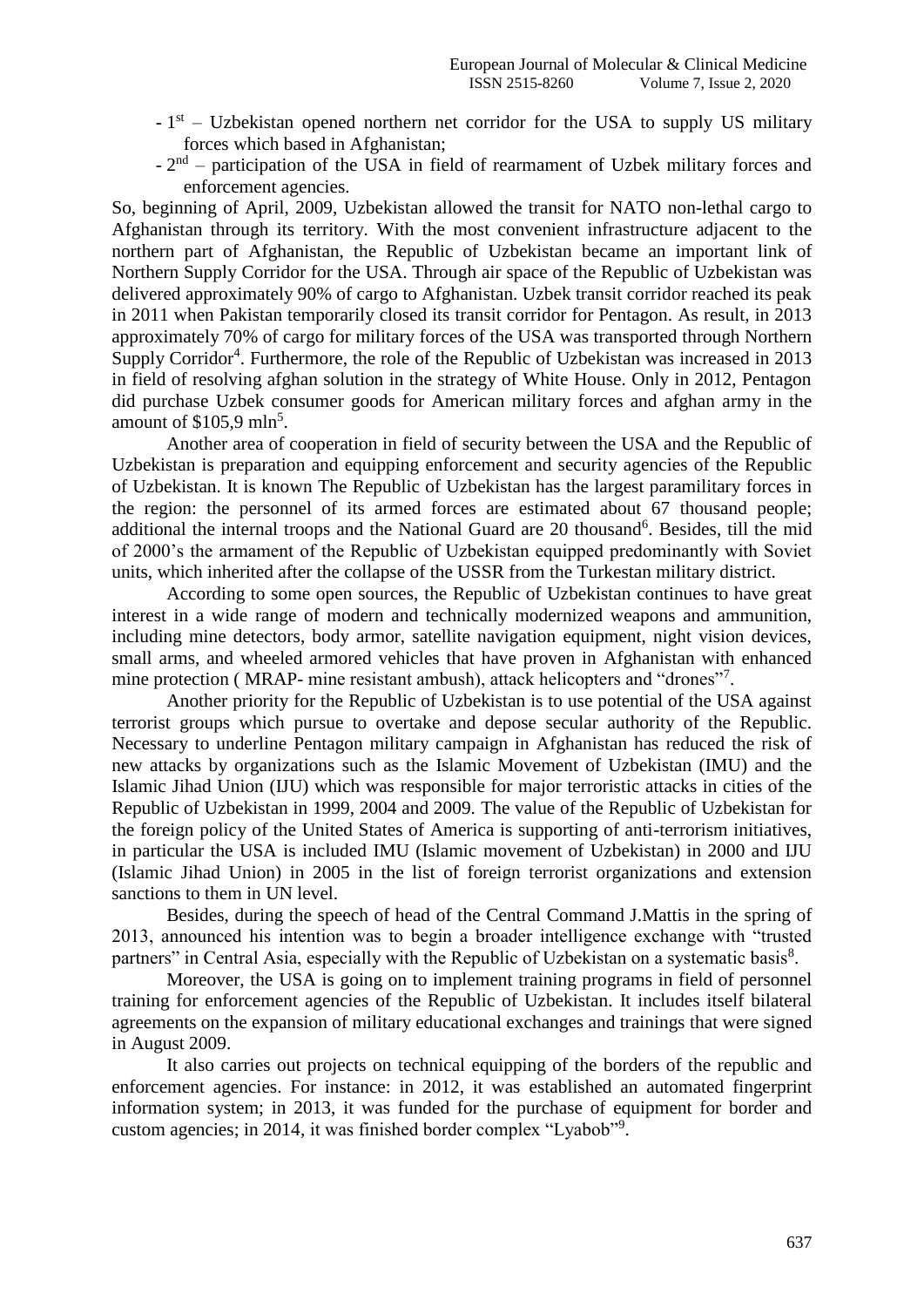# **Conclusion and proposals of the President of the Republic of Uzbekistan in the field of policy making with the Islamic Republic of Afghanistan**

In the conclusion noticeable to underline recently the President of Uzbekistan Shavkat Mirziyoyev proposed four recommendations to betterment political and social situations in the Islamic Republic of Afghanistan:

The first is the development of cultural and humanitarian ties and spread of "Uzbek soft power" through establishment of close contacts between the universities of Afghanistan and Uzbekistan;

The second is the need to establish economic ties between the Republic of Uzbekistan and the Islamic Republic of Afghanistan. It would allow entrepreneurs of both countries to open their business institutions in the territory of the Republic of Uzbekistan as well as in the Islamic Republic of Afghanistan;

The Third is necessity of the military structures of the Republic of Uzbekistan to assist to the Islamic Republic of Afghanistan in field of training personnel in the sphere of the armed forces and security services to provide internal state security. Hence, it is one of the most priority interests of the Republic of Uzbekistan in the field of security establishment in the Central Asian region.

And the last, fourth is necessity of consolidation of the Republic of Uzbekistan with other Central Asian countries, especially with Kazakhstan in field of providing security in the Central Asian region $10$ .

Regional cooperation of states of Central Asia in field of economy and providing security for the Islamic Republic of Afghanistan is very important as well as for Central Asian states, because Afghanistan borders with 5 states: Iran, Pakistan, Tajikistan, Turkmenistan and Uzbekistan. And stable situation of Afghanistan can bring economical development for all abovementioned states.

#### **References**

- [1] Mashrab F. Afghan Rail Link Marks a Break-out Moment / Kozil Mashrab // Asia Times: website. 2012. January 11. - http://www.atimes.com/atimes/ Central\_ Asia/NAl1Ag01.html
- [2] Rail transport in Afghanistan - https://ru.wikipedia.org/wiki/Железнодорожный транспорт в Афганистане
- [3] Olcott M.B. Second chance for Central Asia / Martha Brill Olcott; Moscow. Carnegie Center; Carnegie Endowment for International Peace. - Moscow; Washington, DC, 2005. PP. 7-8..
- [4] Central Asia and the transition in Afghanistan // A Majority Staff Report Prepared for the Use of the Committee on Foreign Relations United Slates Senate. 2011. December 19. P. 3, 7-9. http://www.foreign.senale.gov/pubIicalions/download/cenlral-asia-and-the-transitionin-afghanistan2
- [5] Lee G. The New Silk Road and the Northern Distribution Network: A Golden road to Central Asian trade reform?: Occasional Paper Series: Central Eurasia Project / Graham Lee; Open Society Foundations. 2012. October. № 8. P. 13-15.
- [6] Kucera J. Turkmenistan big beneficiary of Pentagon money while Uzbekistan lags / Joshua Kucera // EurasiaNet.org: website. 2012. December 3. - http://www. eurasianel.org/node/66248
- [7] The Military Balance 2012 / International Institute of Strategic Studies. 2012. P. 291.
- [8] Uzbekistan: On Capitol Hill, Karimov is wooed.
	- http://russian.eurasianet.org/node/59912